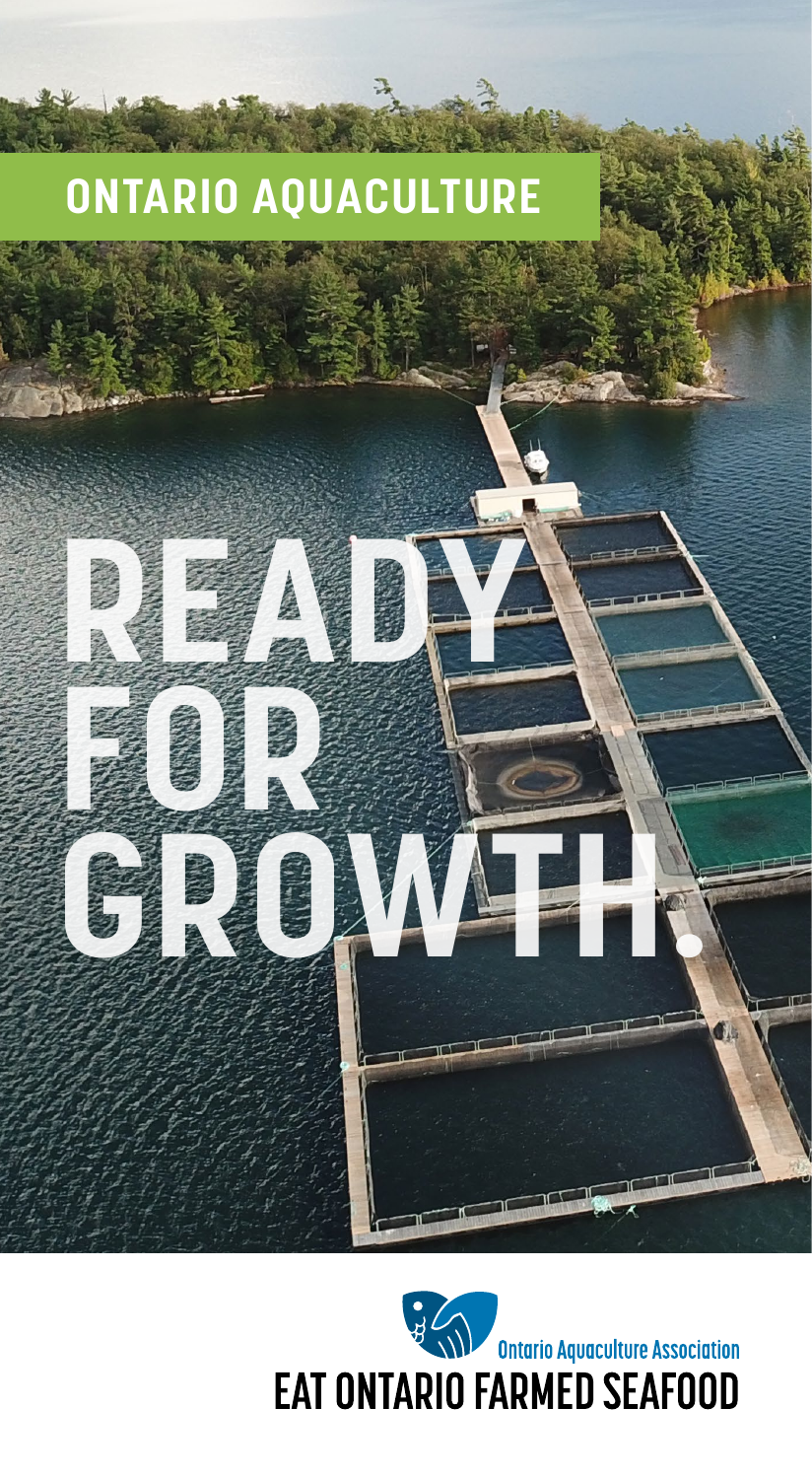

+ **NEW FEED MILL**

Aqua-feed companies have committed to manufacturing feed in Ontario if demand continues to grow, rather than bringing in aqua-feeds from out-of-province.

### + **INCREASED MARKET POTENTIAL**

Q

Ontario wild-caught and farmed seafood producers combined do not produce enough fresh local seafood to meet Ontario demand. We could meet local demand and develop export markets in several species with support from government.

S

### + **ECONOMIC SPIN-OFF BUSINESSES**

Industry growth brings new business to Ontario, including specialized equipment manufacturing, trucking, and technology companies.

### + **ENVIRONMENTAL CERTIFICATIONS**

Ontario rainbow trout is farmed responsibly and sustainably, which is why the industry is under consideration for Best Aquaculture Practices certification, the world's most trusted fish farming certification program.